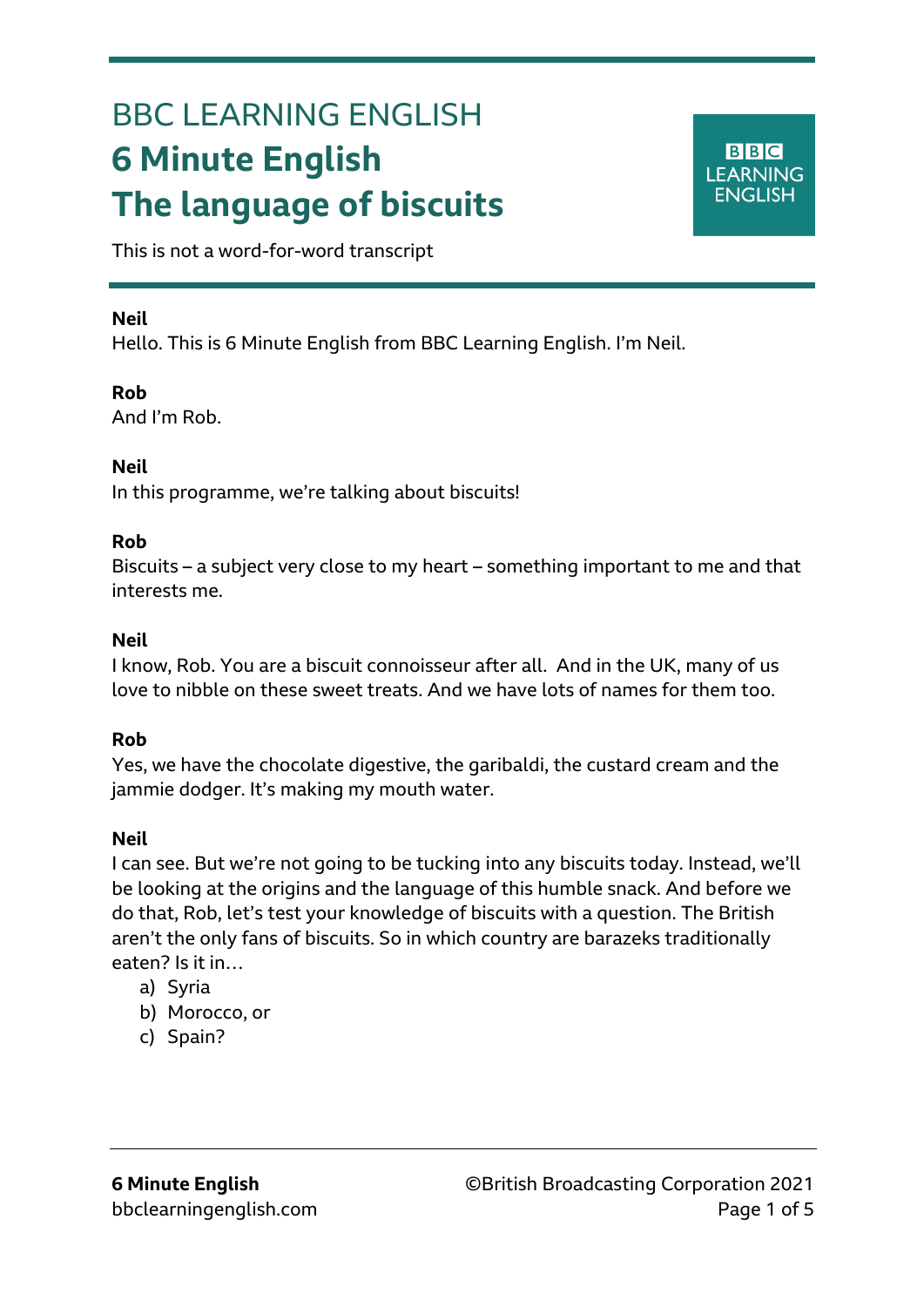# **Rob**

Hmmm, well I have not eaten one, but I'll have a guess at Syria.

# **Neil**

OK, I'll reveal the right answer later on. But now, let's talk more about biscuits, also sometimes known as cookies. They come in all shapes, sizes and varieties.

# **Rob**

They can be sweet or savoury – but I prefer the sweet ones that are crisp, crunchy and are good for dunking in my tea. **Dunking** means dipping into liquid for a short period of time.

# **Neil**

But enough about your eating habits, Rob. Let's find out how the biscuit got its name. It's something the BBC Radio 4 programme Word of Mouth has been exploring. Dr Laura Wright, a historical linguist from the University of Cambridge, explains its origins…

# **Dr Laura Wright, historical linguist, University of Cambridge**

From Latin 'biscoctum' – twice cooked. And it comes to us via Anglo-Norman French, but it's bread that's been cooked twice to extract all the moisture so that it goes hard, and it'll stay **fit for consumption** for a very long time, which is why you can take it to sea and have a sea biscuit... and from the 1500 at least we spelt it like it sounds 'bisket'… but at some point, in the 1800, we started to prefer the French spelling for reasons of poncy-ness!

## **Neil**

So, the English word for biscuits has its origins in Latin. It describes cooking bread twice to make it hard. This baking process meant a biscuit could be kept for a long time, and as Dr Wright said, it would stay **fit for consumption** – another way of saying '**edible'** or able to be eaten.

## **Rob**

That's why they were taken on long sea voyages – but they weren't like the biscuits we eat now – they were plain, simple and very hard baked. Interestingly, the word biscuit used to be spelt B-I-S-K-E-T but the French spelling B-I-S-C-U-I-T was later adopted.

## **Neil**

Biscuits are a handy go-to snack for when I'm hungry or bored. But how did biscuits become such a popular foodstuff and how did we come to depend on them so much?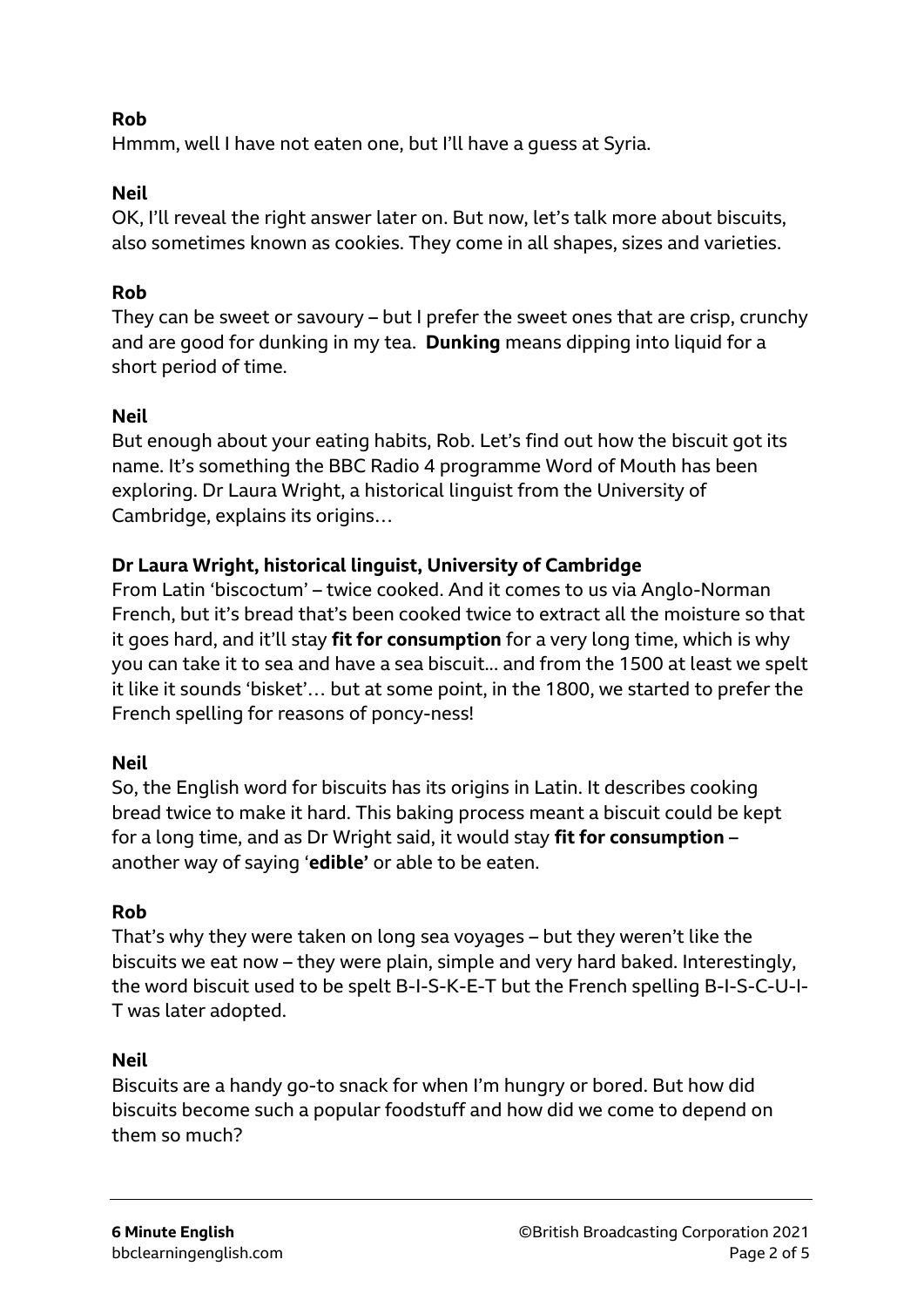# **Rob**

It's something Anastasia Edwards, author of Biscuits and Cookies, A Global History, talked about in the Word of Mouth programme. Listen to the word she uses to mean 'food' in her explanation…

# **Anastasia Edwards, author**

One key fact in the rise in the popularity of the biscuit is meal times. Before the Industrial Revolution, people have a later breakfast and earlier supper. By the end of the Industrial Revolution, breakfast is much earlier, the evening meal is much later, so you've got this big gap of time where people need **sustenance**, and so lunch comes to greater **prominence** and tea time comes to greater prominence, and snacking – so there's this great opportunity for biscuits – something small, something ready, something easily consumable, not expensive, you know, a bit of a **sugar rush**.

## **Neil**

Right, so it was the Industrial Revolution that led to the rise – that's the increase – in the popularity of biscuits. Because the time between breakfast and dinner in the evening increased, people got hungry and they needed food to give them energy – what Anastasia called **sustenance**.

## **Rob**

So, this is when smaller meals, such as lunch or tea, became important or more well-known – it had greater **prominence**. And this included snacking on biscuits. These were cheap and easily **consumable** – easy and quick to eat. And because of their ingredients, they gave you a **sugar rush** - a quick blast of energy.

## **Neil**

Of course, now, we eat biscuits at any time, and because of their sugar content, we know to only eat them in moderation – Rob!

## **Rob**

I think a packet a day is fine – but a whole box, well, that would really take the biscuit!

## **Neil**

Take the biscuit! Good idiom there, Rob, to mean 'be the most foolish, annoying or surprising thing to do'. But now let's find out the answer to my quiz question. Earlier, I asked which country are barazeks traditionally eaten in?

## **Rob**

And I thought Syria. Was I right?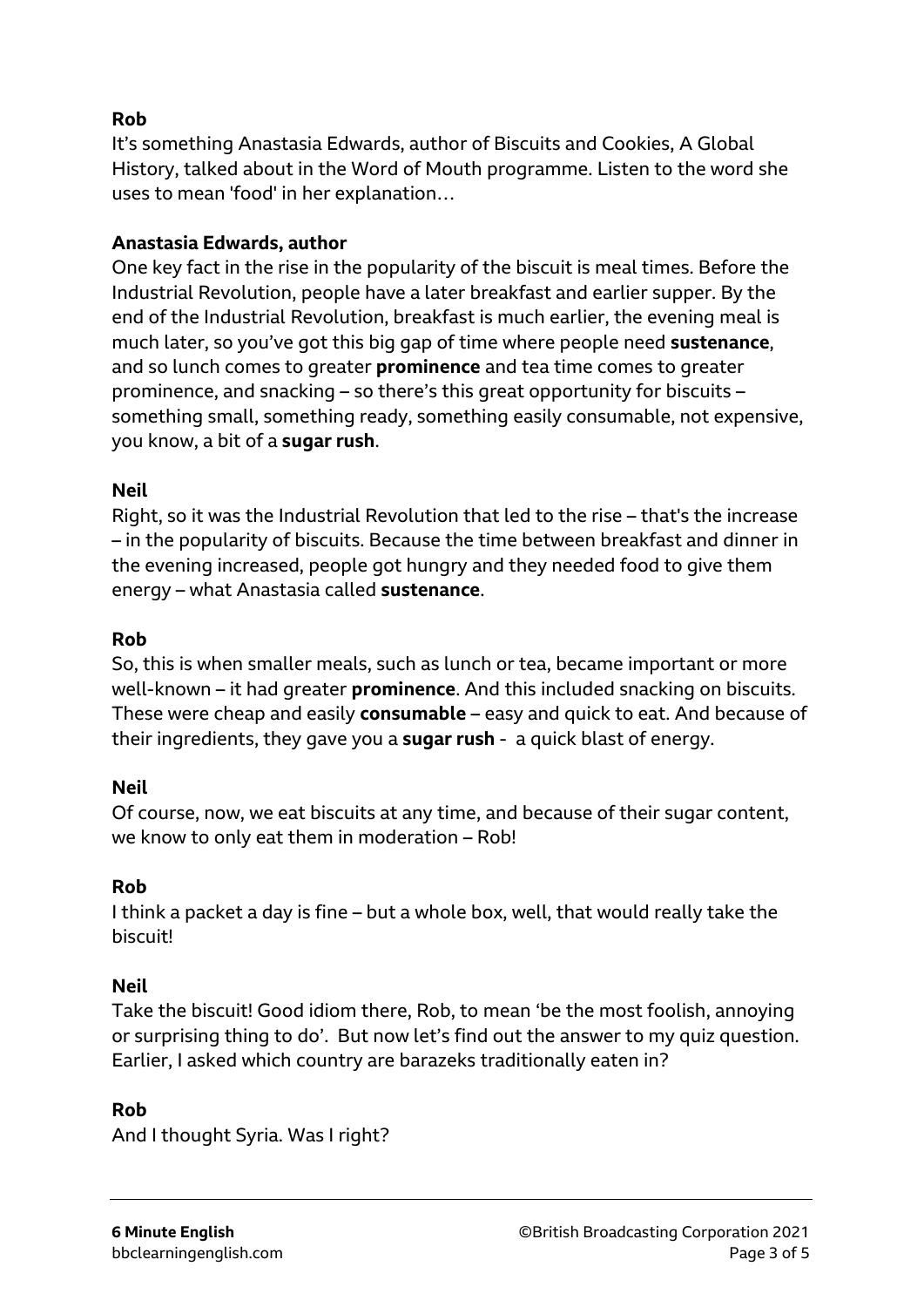# **Neil**

Yes, you were. Well done. You are a smart cookie! Barazeks are biscuits filled with roasted sesame seeds and pistachio chips.

# **Rob**

They sound delicious. I would love to try some.

#### **Neil**

OK, well we've been discussing the language of biscuits and mentioned some of these words. **Dunking** describes dipping something, like a biscuit, into liquid for a short period of time.

#### **Rob**

Describing something as being **fit for consumption** means it is **edible** – which is another one of our words and means 'it can be eaten'.

## **Neil**

**Sustenance** is another word for food. And something that has **prominence** is important or more well-known.

## **Rob**

And when you get a **sugar rush**, you get a quick blast of energy from, unsurprisingly, eating something containing lots of sugar.

## **Neil**

OK, well, we only get six minutes for this programme – that's the way the cookie crumbles – so we're out of time. Bye for now.

## **Rob**

Goodbye.